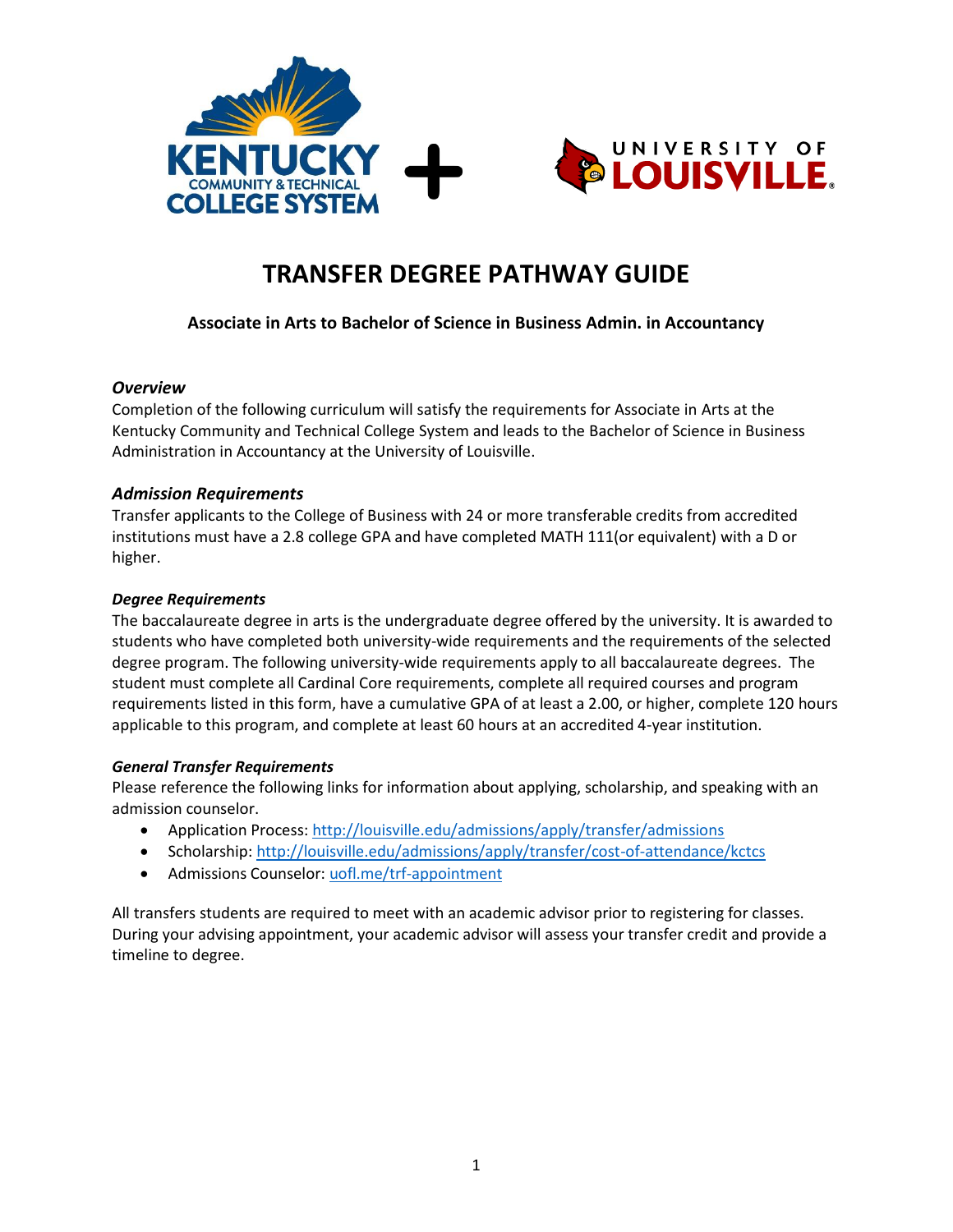# **Associate of Arts to Bachelor of Science in Business Admin. in Accountancy**

## **Kentucky Community and Technical College System**

| <b>KCTCS</b><br><b>Course</b> | <b>Course or Category</b>                      | <b>Credits</b> | <b>UofL</b><br><b>Course</b> | <b>Completed</b> |
|-------------------------------|------------------------------------------------|----------------|------------------------------|------------------|
| <b>ENG 101</b>                | <b>Written Communication I</b>                 | 3              | <b>ENGL 101</b>              |                  |
| <b>ENG 102</b>                | <b>Written Communication II</b>                | 3              | <b>ENGL 102</b>              |                  |
| <b>COM 181</b>                | <b>Public Speaking</b>                         | 3              | <b>COMM 111</b>              |                  |
| <b>ECO 201</b>                | Principles of Microeconomics                   | 3              | <b>ECON 201</b>              |                  |
| ECO 202                       | <b>Principles of Macroeconomics</b>            | 3              | <b>ECON 202</b>              |                  |
| TBS XXX                       | Social Behavioral Science*                     | 3              | SB XXX                       |                  |
| <b>HIS XXX</b>                | Recommend- HIS 101, 102, 108 or 109            | 3              | HIST 101, 102,<br>211 or 212 |                  |
| TBS XXX                       | Arts and Humanities*                           | 3              | AH XXX                       |                  |
| TBS XXX                       | Science w/lab                                  | 4              | <b>NS XXX</b>                |                  |
| <b>MAT 150</b>                | College Algebra                                | 3              | <b>MATH 111</b>              |                  |
| <b>STA 220</b>                | Statistics**                                   | 3              | <b>MATH 109</b>              |                  |
|                               | <b>Subtotal General Education Core Courses</b> | 34             |                              |                  |

#### **Category 1: KCTCS General Education Core Requirements (33 hours)**

TBS XXX means to be selected by KCTCS student.

\*One of these courses must be selected from the KCTCS identified Cultural Studies course list, indicate by placing (CS) next to the course name in Category 1 or 2 table.

\*\* MAT 150 is the pre-requisite for STA 220

#### **Category 2: KCTCS AA Requirements (6 hours)**

| <b>KCTCS</b><br>Course | <b>Course or Category</b>                 | <b>Credits</b> | UofL<br>Course     | Completed |
|------------------------|-------------------------------------------|----------------|--------------------|-----------|
| PHI XXX                | Ethics-PHI 130 or PHI 150                 |                | PHIL 321 or<br>225 |           |
| TBS XXX                | A/H, S/B or FL Gen Ed-cultural studies    |                | TBD XXX            |           |
|                        | <b>Subtotal AA/AS Requirement Courses</b> |                |                    |           |

#### **Category 3: KCTCS Electives (21 hours)**

| <b>KCTCS</b><br><b>Course</b> | <b>Course or Category</b>               | <b>Credits</b> | <b>UofL</b><br><b>Course</b> | Completed |
|-------------------------------|-----------------------------------------|----------------|------------------------------|-----------|
| <b>CIT 105</b>                | Digital Literacy or IC3 Fast Track Test | $0 - 3$        | Elective                     |           |
| <b>FYE 105</b>                | First-Year Experience                   | 3              | <b>GEN 101</b>               |           |
| <b>ACC 201</b>                | <b>Financial Accounting</b>             | 3              | <b>ACCT 201</b>              |           |
| <b>ACC 202</b>                | <b>Managerial Accounting</b>            | 3              | <b>ACCT 202</b>              |           |
| <b>MAT 170</b>                | <b>Brief Calculus with Applications</b> | 3              | <b>MATH 180</b>              |           |
| TBS XXX                       | Any College Level Course                | 3              | Elective                     |           |
| TBS XXX                       | Any College Level Course                | 3              | Elective                     |           |
|                               | <b>Subtotal Elective Courses</b>        | 21             |                              |           |
|                               | <b>TOTAL Associate Degree Hours</b>     | 61             |                              |           |